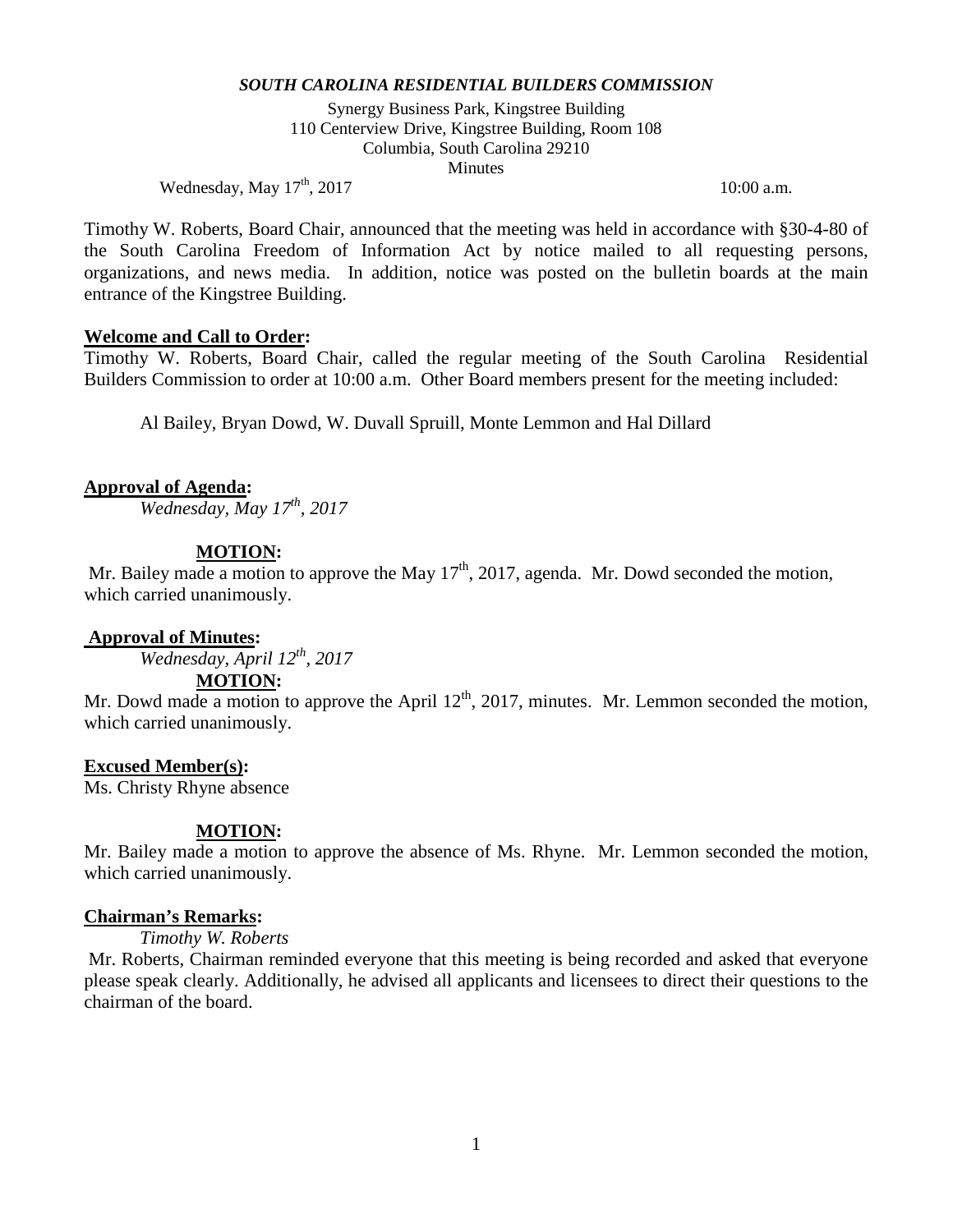Synergy Business Park, Kingstree Building 110 Centerview Drive, Kingstree Building, Room 108 Columbia, South Carolina 29210 **Minutes** 

Wednesday, May  $17^{\text{th}}$ , 2017 10:00 a.m.

# **Application/License Reviews:**

# *Tracy Bradley*

The Commission held an application review regarding Tracy Bradley. Mr. Bradley appeared before the Commission and waived his right to counsel.

# **MOTION:**

Mr. Dowd made a motion to allow Mr. Bradley to sit for the exam. Mr. Lemmon seconded the motion, which carried unanimously.

# *Harry Loyd*

The Commission held an application review regarding Mr. Harry Loyd. Mr. Loyd appeared before the Commission and waived his right to counsel.

# **MOTION:**

Mr. Bailey made a motion to allow Mr. Loyd to sit for the exam. Mr. Lemmon seconded the motion, which carried unanimously.

## *Thomas Groome II*

The Commission held an application review regarding Mr. Thomas Groome. Mr. Groome appeared before the Commission and waived his right to counsel.

## **MOTION:**

Mr. Dowd made a motion to allow Mr. Groome to sit for the exam. Mr. Dillard seconded the motion, which carried unanimously.

## Robert Kelly

The Commission held an application review regarding Mr. Robert Kelly. Mr. Kelly appeared before the Commission and wavied his right counsel.

## **MOTION:**

Mr. Dowd made a motion to allow Mr. Kelly to sit for the exam. Mr. Bailey seconded the motion, which carried unanimously.

## *Timothy Garland*

The Commission held an application review regarding Mr. Timothy Garland. Mr. Garland appeared before the Commission and waived his right to counsel.

## **MOTION:**

Mr. Dillard made a motion to allow Mr. Garland to sit for the exam. Mr. Lemmon seconded the motion, which carried unanimously.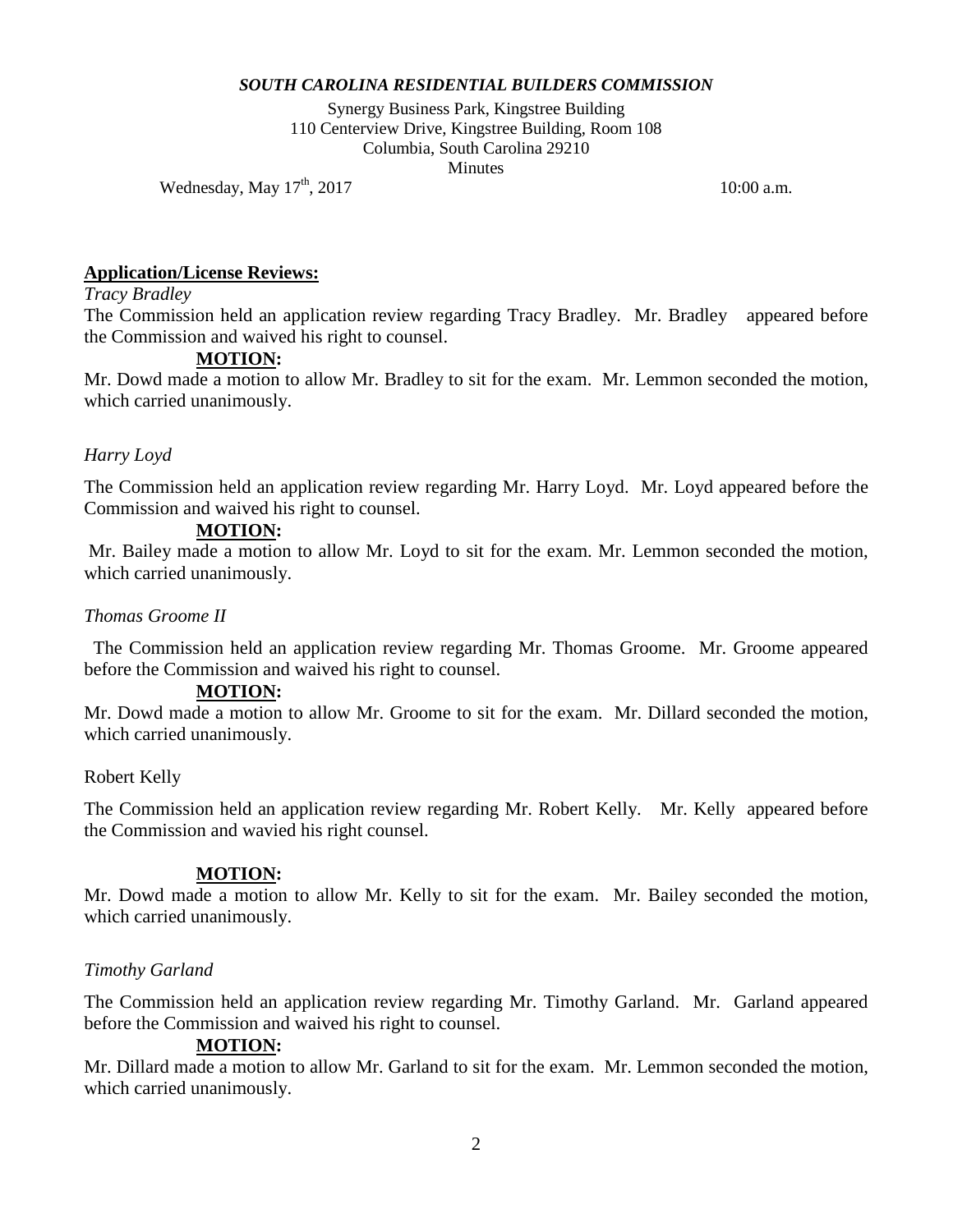Synergy Business Park, Kingstree Building 110 Centerview Drive, Kingstree Building, Room 108 Columbia, South Carolina 29210 **Minutes** 

Wednesday, May  $17^{\text{th}}$ , 2017 10:00 a.m.

#### *Melissa Mitchell*

The Commission held an application review regarding Ms. Melissa Mitchell. Ms. Mitchell appeared before the Commission and waived her right to counsel.

#### **MOTION:**

Mr. Bailey made a motion to deny Ms. Mitchell's request for the SC Residential Builders License. Mr. Dowd seconded the motion, which carried unanimously.

#### *Jhonathan Quintanar*

Mr. Quintanar did not appear before the Commission.

#### **MOTION:**

No motions were made.

#### *Fredrick Jensen*

The Commission held an application review regarding Mr. Fredrick Jensen. Mr. Jensen appeared before the Commission, along with a witness Ms. Linda Jensen and waived his right to counsel.

#### **MOTION:**

Mr. Dillard made a motion to approve Mr. Jensen for his specialty registration. Mr. Bailey seconded the motion, which carried unanimously.

#### *Timothy Beam*

Mr. Beam did not appear before the Commission.

## **MOTION:**

No motions were made.

#### *Dainer Dupree*

The Commission held an application review regarding Mr. Dainer Dupree. Mr. Dupree appeared before the Commision and waived his right to counsel.

## **MOTION:**

Mr. Bailey made a motion to allow Mr. Dupree to sit for the exam. Mr. Dowd seconded the motion, which carried unanimously.

#### *Terry Gibson*

Mr. Gibson did not appear before the Commission.

## **MOTION:**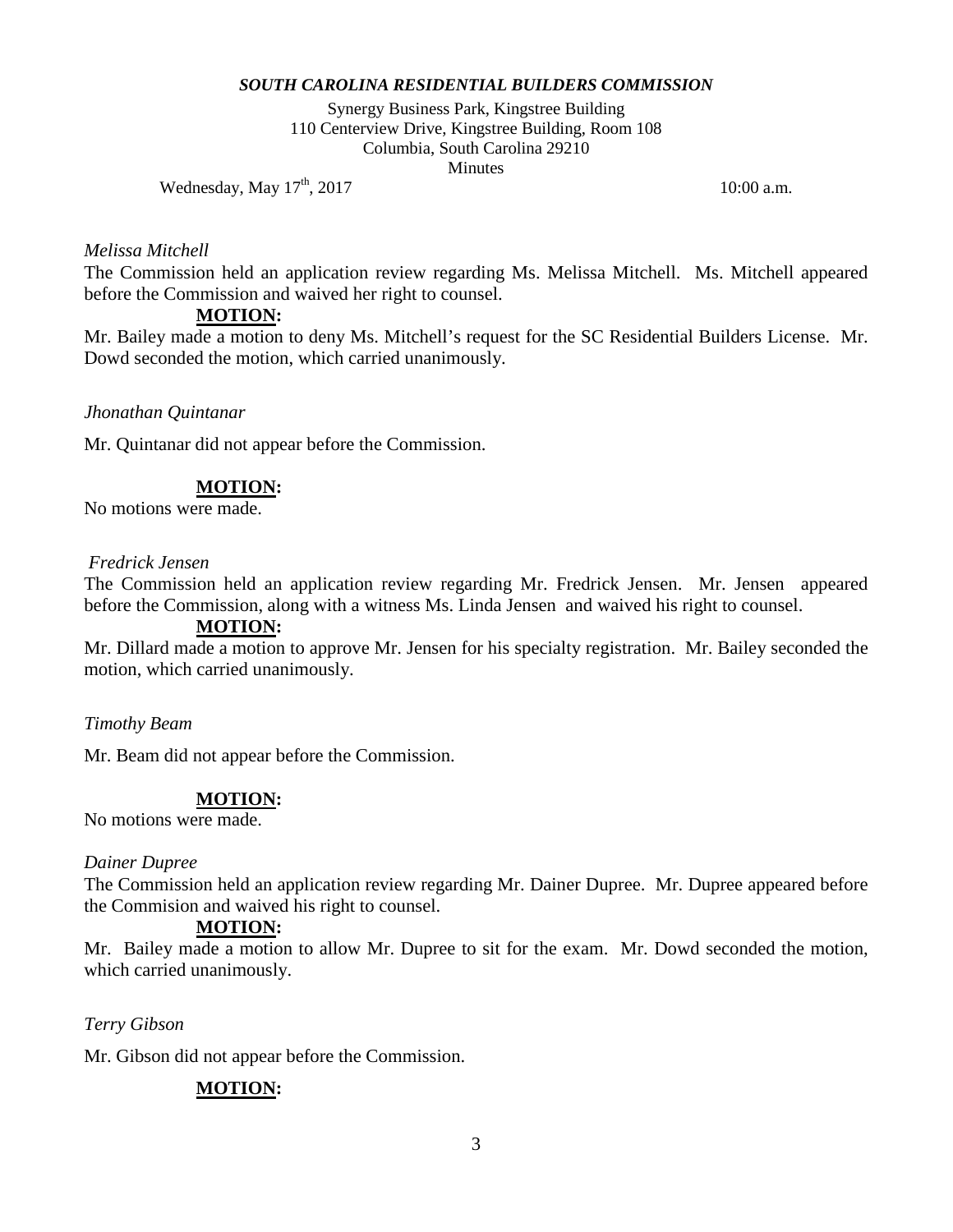Synergy Business Park, Kingstree Building 110 Centerview Drive, Kingstree Building, Room 108 Columbia, South Carolina 29210 **Minutes** 

Wednesday, May  $17^{\text{th}}$ , 2017 10:00 a.m.

No motions were made.

# *Michael Benson*

The Commission held an application review regarding Mr. Michael Benson. Mr. Benson appeared before the Commission and wavied his right to counsel.

# **MOTION:**

Mr. Bailey made a motion to allow Mr. Benson to sit for the exam. Mr. Dowd seconded the motion, which carried unanimously.

## **Hearing Officer Recommendations:**

*Sandra Matzinger Case# 2015-592*

Sandra Matzinger was not present at the hearing.

Mr. Timothy Roberts was the hearing officer in the case and recused himself from the hearing.

#### **MOTION:**

Mr. Dowd made a motion to accept the Hearing Officer's recommendation(s). Mr. Lemmon seconded the motion, which did carry unanimously.

#### **Memorandum of Agreement**

#### *William F Rorie II. Case# 2016-392*

Mr. Rorie appeared before the Commission and waived his right to counsel. Mr. Daniel Gourley, Esq. represented the State. Mr. Rorie answered questions from the Commission. Mr. Gourley requested that the Commission accept the Memorandum of Agreement (MOA).

## *MOTION:*

Mr. Bailey made a motion to accept the MOA and assess the Mr. Rorie a fine of Two Hundred Fifty and 00/100ths Dollars (\$250.00) for each of the statutory violations admitted to in in the MOA, for a total fine of Five Hundred and 00/100ths Dollars (\$500.00), payable within sixty (60) days of the date of this Final Order, or his registration shall be suspended. Mr. Lemmon seconded the motion, which carried unanimously.

*Jerry Anderson Case# 2015-509*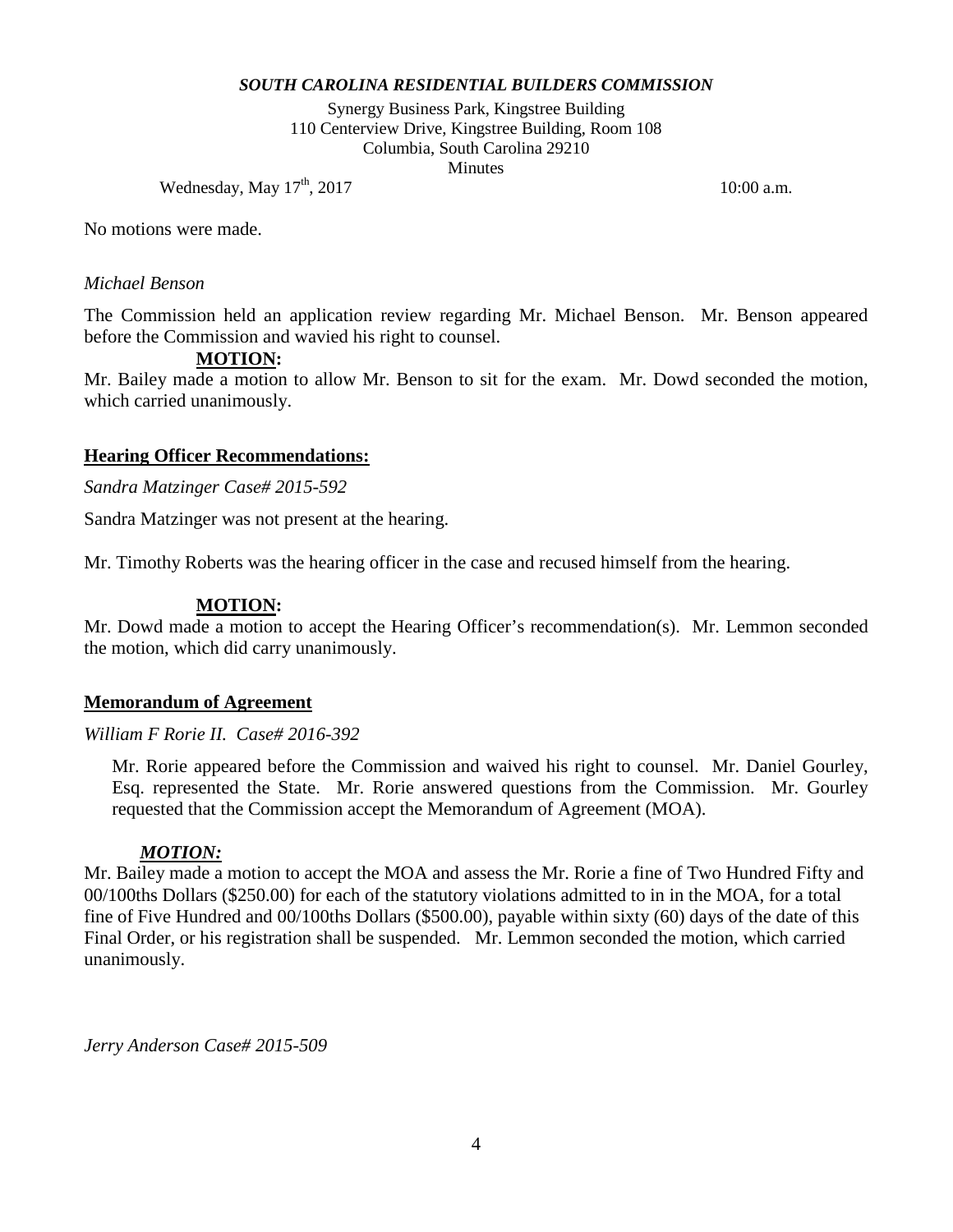Synergy Business Park, Kingstree Building 110 Centerview Drive, Kingstree Building, Room 108 Columbia, South Carolina 29210 **Minutes** 

Wednesday, May  $17^{\text{th}}$ , 2017 10:00 a.m.

Mr. Anderson appeared before the Commission and waived his right to counsel. Ms. Tracy Perlman represented the State. Mr. Anderson answered questions from the Commission. Ms. Perlman requested that the Commission accept the Memorandum of Agreement (MOA).

#### *MOTION:*

Mr. Bailey made a motion to accept the MOA and assess fines against Mr. Anderson as follows: Five Hundred and 00/100ths Dollars (\$500.00) for violation of S.C. Code Ann. § 40-59-110 (2011, as amended); Five Hundred and 00/100ths Dollars (\$500.00) for violation of S.C. Code Ann. § 40-59- 240(C) (2011, as amended); and One Thousand and 00/100ths Dollars (\$1,000.00) for violation of S.C. Code Ann. § 40-59-240(D) (2011, as amended), all payable within 60 days. Further, Mr. Anderson must keep on file with the Commission at all times a surety bond in the amount of Five Thousand and 00/100ths Dollars (\$5,000.00) In the event that Mr. Anderson fails to timely pay the fines or fails to maintain an active surety bond with the Commission, his Residential Specialty Contractor registration shall be administratively suspended and he shall be required to appear before the full Commission before his registration may be reinstated. Mr. Dillard seconded the motion, which carried unanimously.

#### *Robert A Platts Case# 2016-447*

Mr. Platts appeared before the Commission and was represented by Ms. Shelly Montague. Mr. Daniel Gourley, Esq. represented the State. Mr. Platts answered questions from the Commission. Mr. Gourley requested that the Commission accept the Memorandum of Agreement (MOA).

## *MOTION:*

Mr. Dillard made a motion to go into executive session for legal advice. Mr. Dowd seconded the motion, which carried unanimously.

## *MOTION:*

Mr. Bailey made a motion to exit executive session for legal advice. Mr. Dillard seconded the motion, which carried unanimously.

#### *MOTION:*

Mr. Dillard made a motion to accept the MOA and assess Mr. Platts fines of One Thousand and 00/100ths (\$1,000.00) Dollars for violation of S.C. Code Ann. § 40-59-110 and Five Hundred and 00/100ths (\$500.00) Dollars for violation of S.C. Code Ann. § 40-59240(A), both payable within sixty (60) days of the date of the Final Order. Mr. Dowd seconded the motion, which carried unanimously.

## *MOTION:*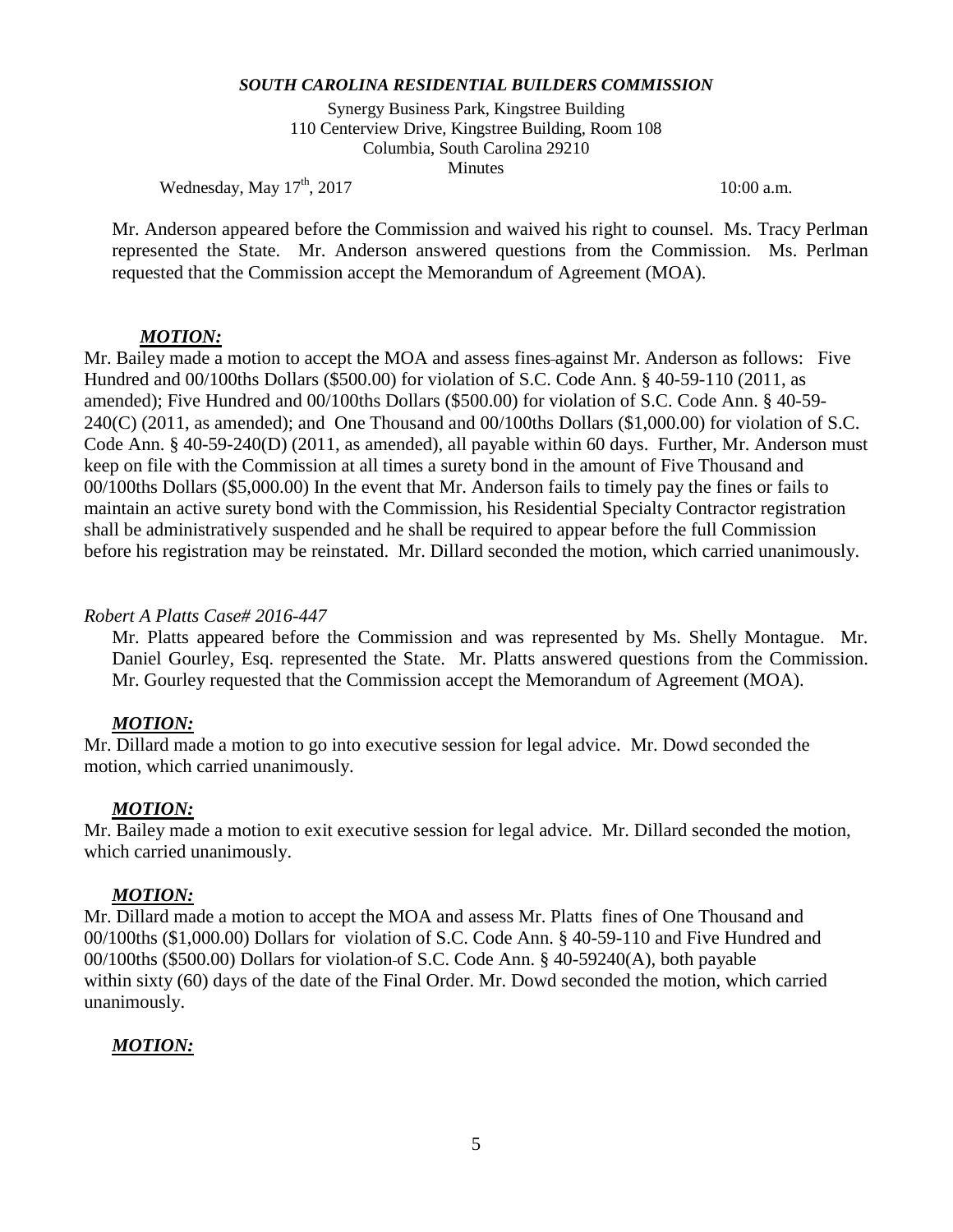Synergy Business Park, Kingstree Building 110 Centerview Drive, Kingstree Building, Room 108 Columbia, South Carolina 29210 **Minutes** 

Wednesday, May  $17^{\text{th}}$ , 2017 10:00 a.m.

Mr. Dowd made a motion to approve a call on the Respondent's surety bond in the amount of Five Thousand and 00/100ths (\$5,000.00) Dollars. Mr. Bailey seconded the motion, which did not carry unanimously. Mr. Spruill abstained.

# **Withdrawal of Citation and resulting suspension:**

*Gregory Kitchko Case# 2015-424*

# **MOTION:**

Mr. Bailey made a motion to approve the withdrawal of the citation for Gregory Kitchko Case# 2015-424 and lift the resulting suspension. Mr. Dowd seconded the motion, which carried unanimously.

# **Withdrawal of citation:**

*Javier Zimbron Case# 2016-306*

# **MOTION:**

Mr. Dowd made a motion to approve the withdrawal of the citation for Mr. Javier Zimbron Case# 2016-306. Mr. Lemmon seconded the motion, which carried unanimously.

## **Home Inspector Exam Waivers:**

*Allison Baker, Program Coordinator, Residential Builders Commission* 

Ms. Baker requested that the Commission delegate authority to the Chairman to grant exam waivers pursuant to S.C. Reg. 106-4 (A) based on applicant's current home inspector license in another state that was issued after a written examination.

## **MOTION:**

Mr. Bailey made a motion to allow the sitting Chairman to have authority granting exam waivers to Home Inspectors pursuant to S.C. Reg. 106-4(A). Mr. Dowd seconded the motion, which carried unanimously.

## **Mark Nix, South Carolina Home Builders Association:**

## *James Graves and Alex Gunter James*

Mr. Graves and Mr. James appeared to discuss clarification as to who is an "employee" that can work under the supervision of a licensee versus a subcontractor who must be separately licensed. The Commission had a discussion and made no motions.

## **Administrator's Remarks for Information:**

Administrator did not have any remarks.